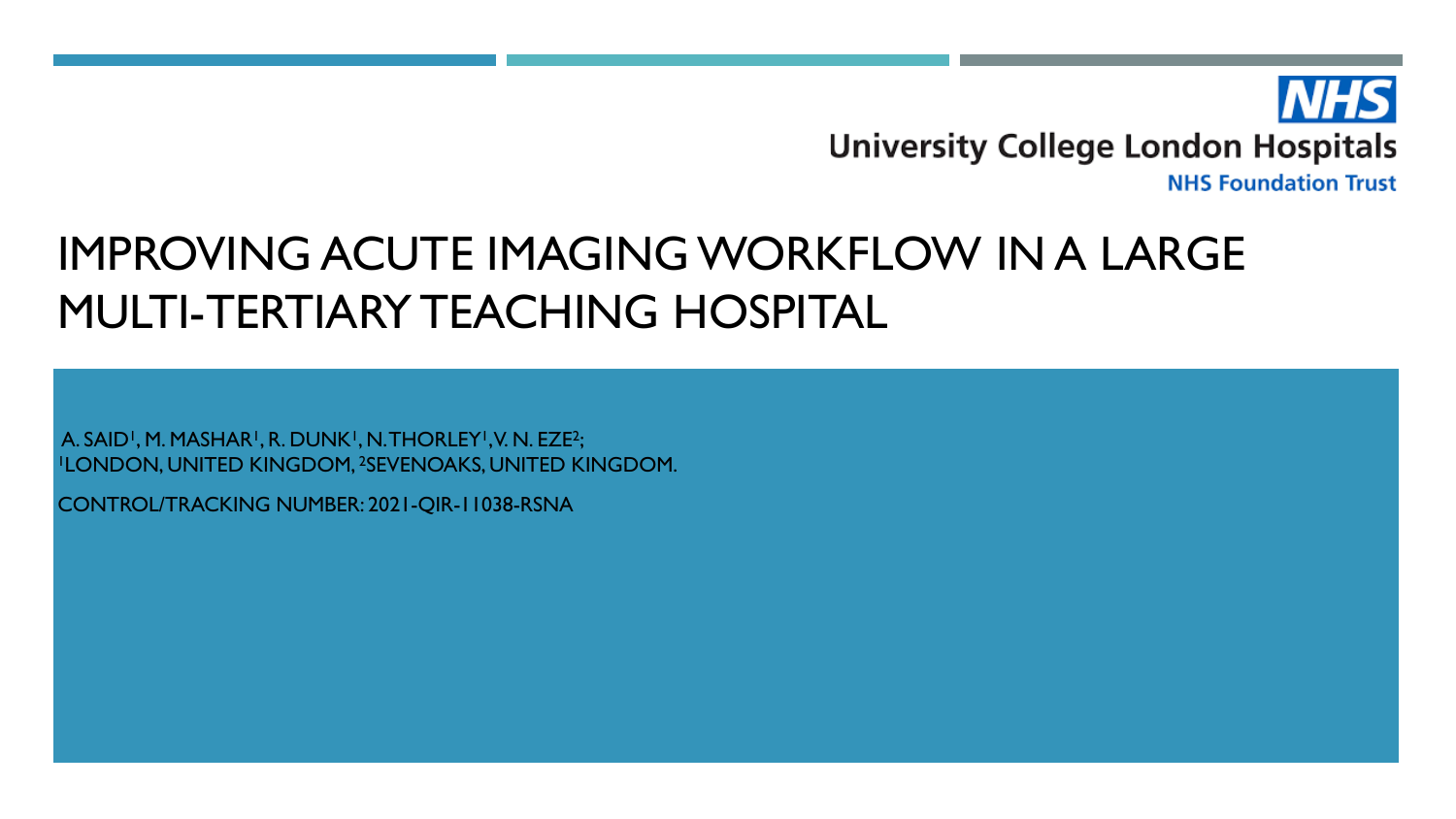## INTRODUCTION & AIMS

### **INTRODUCTION**

- The role of imaging is becoming increasingly vital to the management of inpatients (IP) and those presenting to emergency departments (ED). Time taken in studies being performed and reported is crucial in ensuring patients are managed promptly and targets for treatment, discharge and admission are met, maintaining patient safety. Therefore, it is vital to ensure acute radiology services are as efficient and streamlined as possible.
- Cross-sectional imaging for trauma makes up a large component of acute imaging workload, with huge impact on patient management and outcome.
- We aimed to evaluate and improve the acute radiology service provided in a multi-tertiary London hospital (a non-major trauma centre).
- **We aimed to address delays in scanning,** reporting, communication and documentation of urgent findings, as well as improving imaging workflow patterns.



### AIMS

### CYCLE 1

- To evaluate the Acute Team service provided at UCLH:
	- Map out workflow of a typical weekday
	- Audit compliance of reporting times against locally agreed standards
	- Evaluate overall efficiency of service
- 2. To evaluate the standard of whole body CT trauma reporting
	- Audit compliance of reporting primary surveys for whole body trauma
	- **Audit time taken to report primary and secondary** surveys for whole body trauma CT
- 3. Identify areas for improvement in workflow

### CYCLE 2

- 1. To evaluate improvements in workflow and reporting times
- 2. To evaluate compliance with primary surveys in whole body trauma CT reporting as well as compliance to trauma reporting targets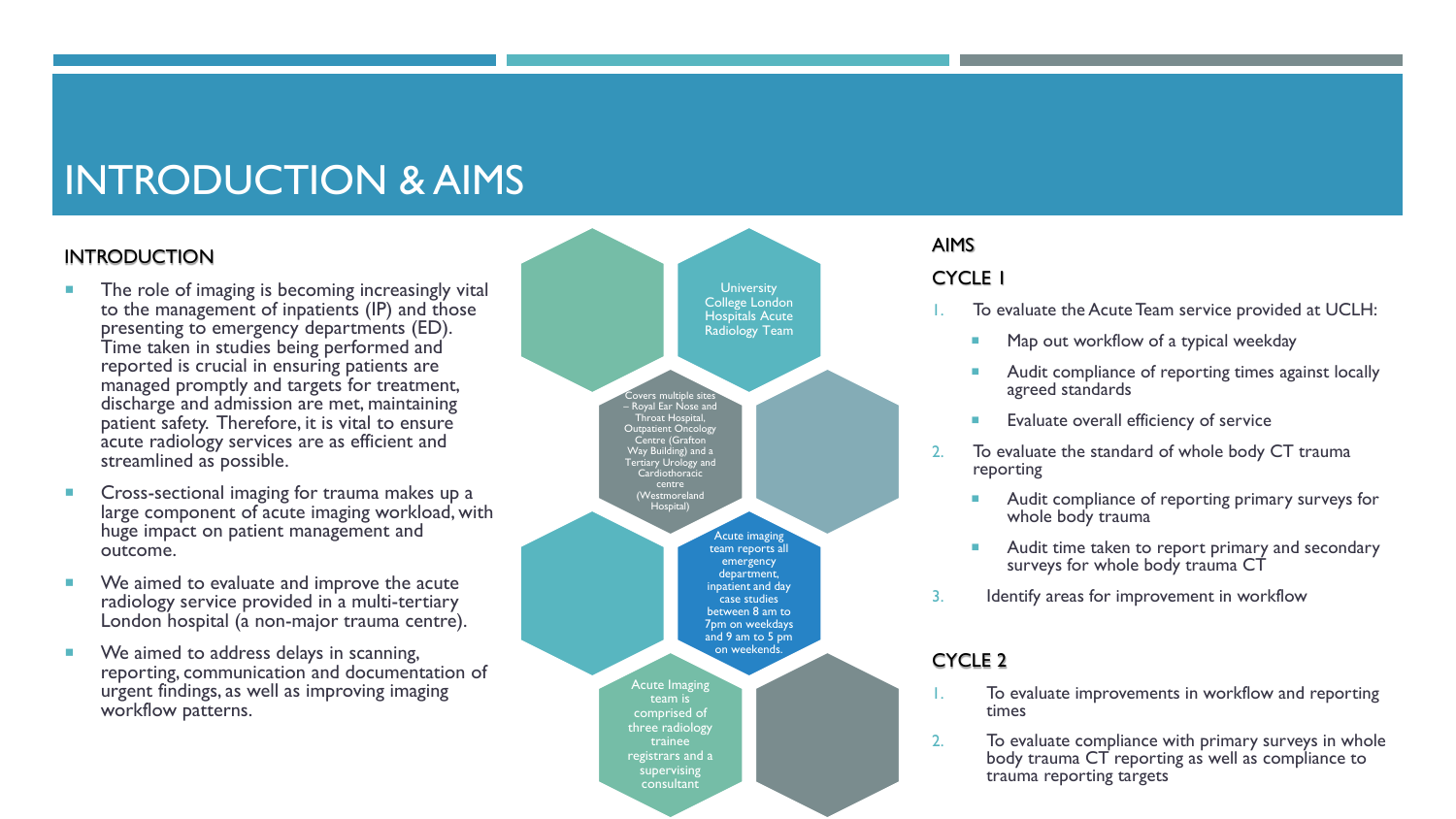## **METHOD**

All acute cross sectional imaging performed over a two week period (01/09/20 to 11/09/20) and all whole body trauma imaging performed over a six month period (06/04/20 to 20/09/20) was acquired from electronic patient records. Preliminary analysis was undertaken to assess current practice. National and local reporting targets and trauma reporting standards for major trauma centres were used to inform targets. The following standards were agreed upon:

### Trauma Related Standards:

[A] All trauma head CT studies should be reported within one hour of being scanned (as per national guidelines 'NICE Head Injury' 2019) [B] All whole body trauma CT studies should have a primary survey within five minutes of being scanned (as per national guidelines 'Standards of practice and guidance for trauma radiology in severely injured patients,'  $2<sup>nd</sup>$  edition RCR, 2017)

[C] All whole body trauma CT studies should have a full report within one hour of being scanned (as per 'Standards of practice and guidance for trauma radiology in severely injured patients,' 2<sup>nd</sup> edition RCR)

[D] All whole body trauma CT studies should have the final report reviewed by a consultant radiologist within 24 hours of the radiology trainee report (as per local guidelines)

#### Non-trauma related standards:

[E] All non-trauma ED body CT studies should be reported within two hours of request (as per local guidelines) [F] All IP CT studies should be reported within four hours of request (as per local guidelines)

After primary data collection, areas of improvement and intervention were considered and another cycle of data collection and analysis conducted to review the impact of these interventions. Whole body trauma data was collected over a two month period (20/12/20 - 22/02/21), whilst other reporting data was collected over a one week period (15/03/21 - 19/03/21).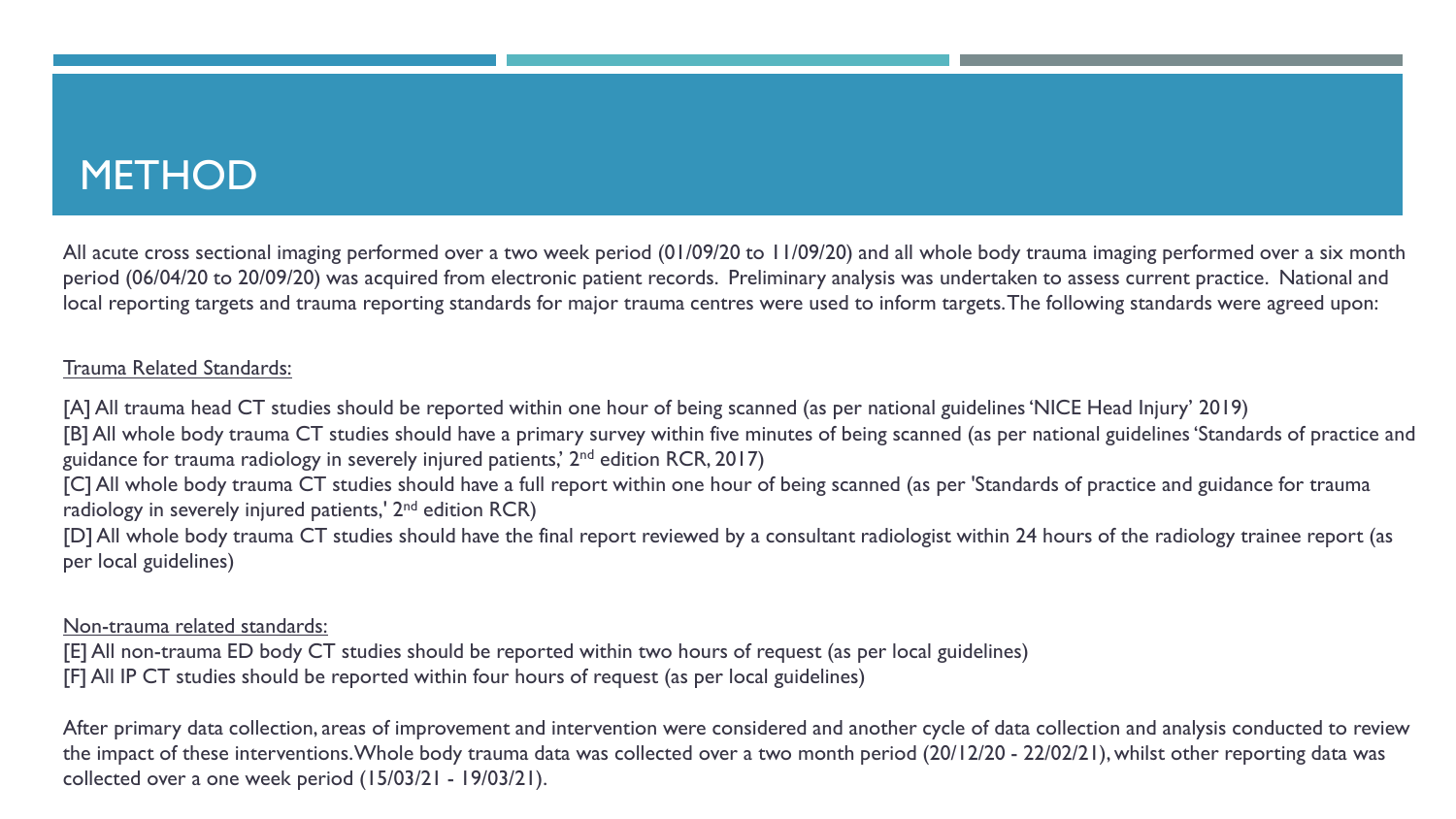# WORKFLOW RESULTS & INTERVENTIONS

## **Average number of studies per day**



■Ordered ■Vetted ■Scanned ■Reported

## **Total studies**



# Vetted Reported **Peak in the number of scans ordered and vetted between 11am – 2pm. This correlates with**  $\overline{6}$   $\overline{6}$   $\overline{6}$   $\overline{6}$  schedule non-urgent scans to off peak times

a proportionate reduction in scans reported.

## Interventions

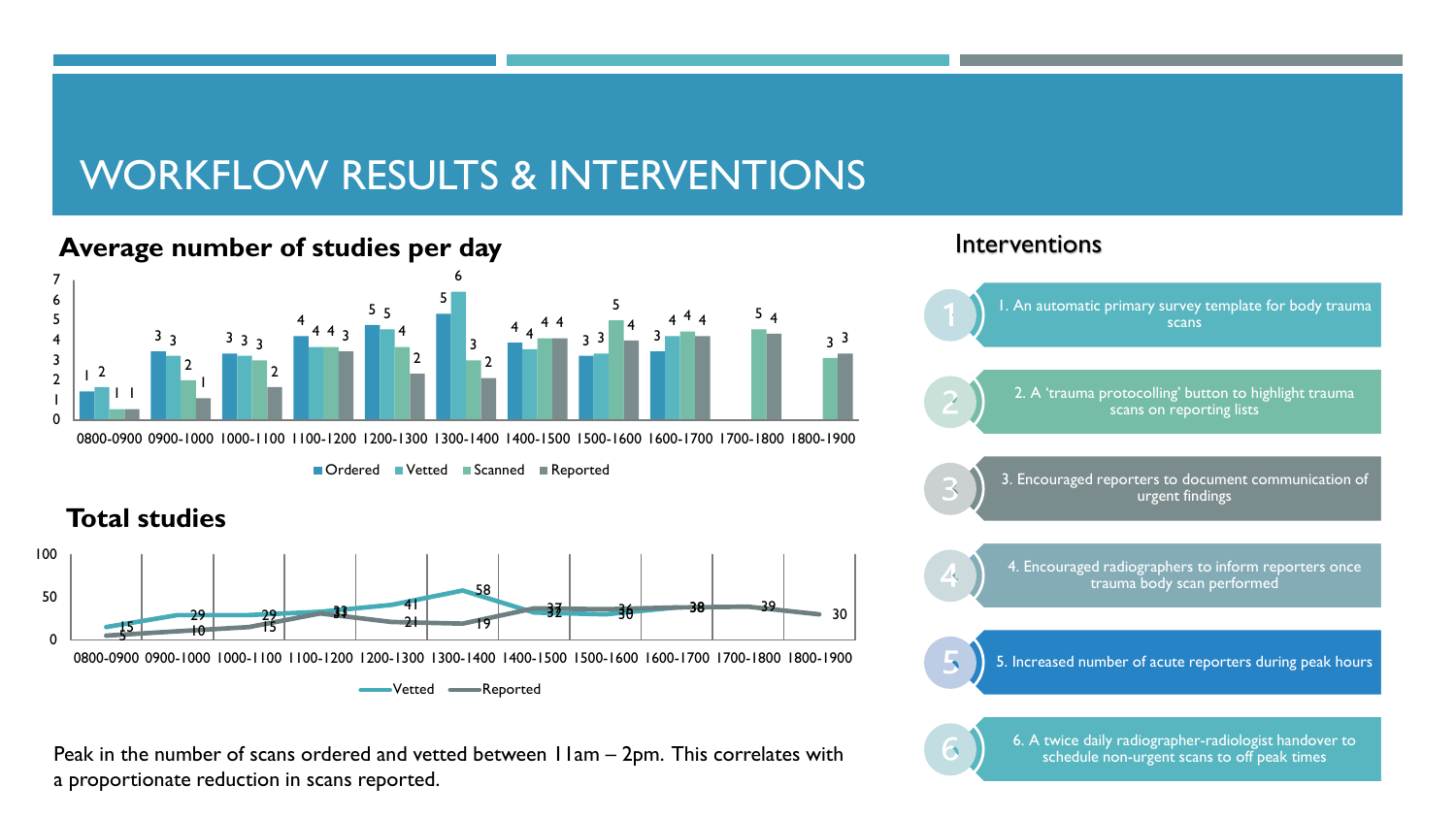## RESULTS: CT HEAD REPORTING

**National** NICE guidelines for CT head reporting times in the context of trauma<sup>1</sup>

• **100%** of studies should have a provisional report available within **1 hour** of the scan being performed







1. All CT heads (including those done for non traumatic indications) are subject to this standard as per local guidelines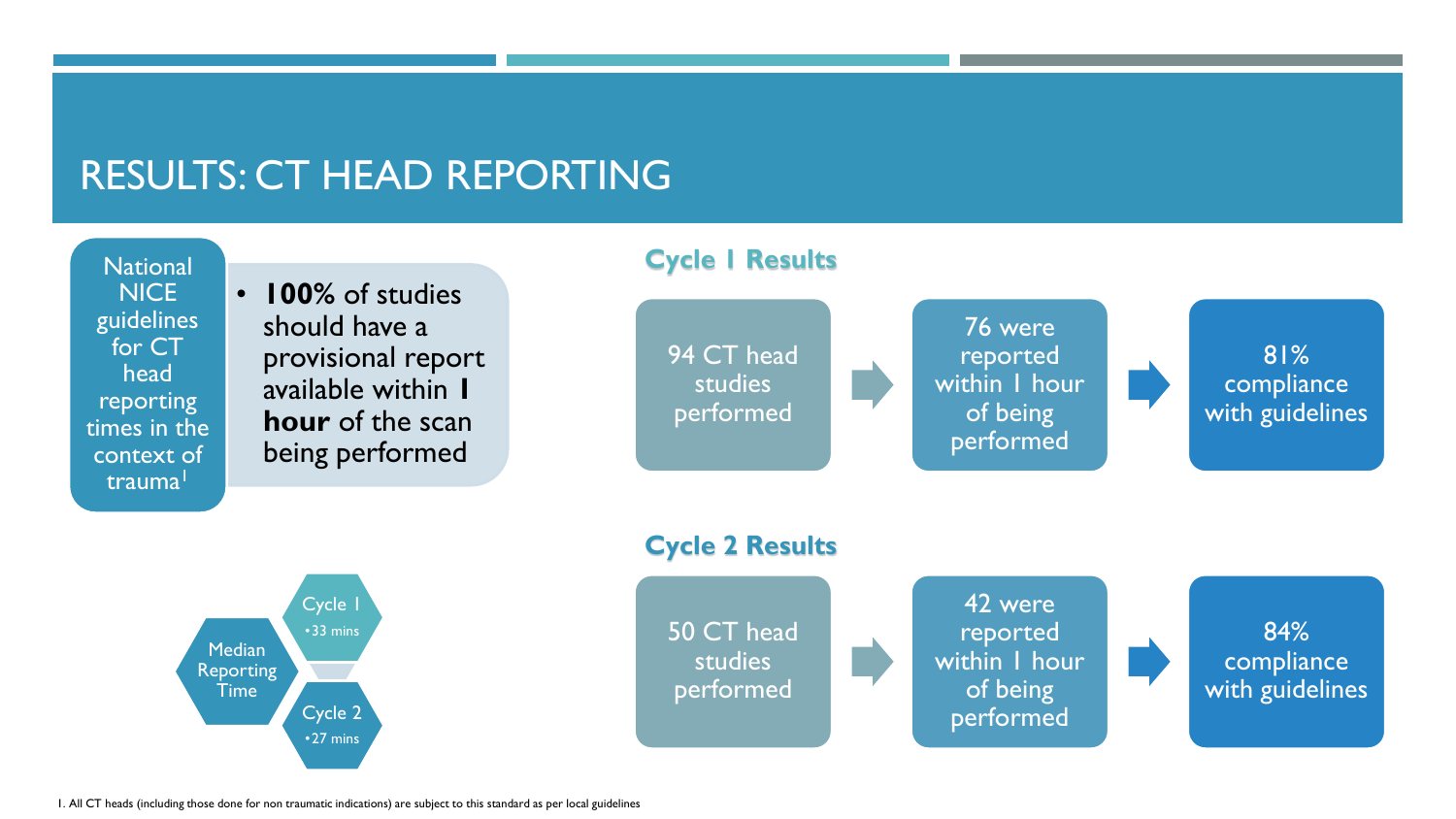## RESULTS: EMERGENCY DEPARTMENT REPORTING

## **Cycle 1 Results**

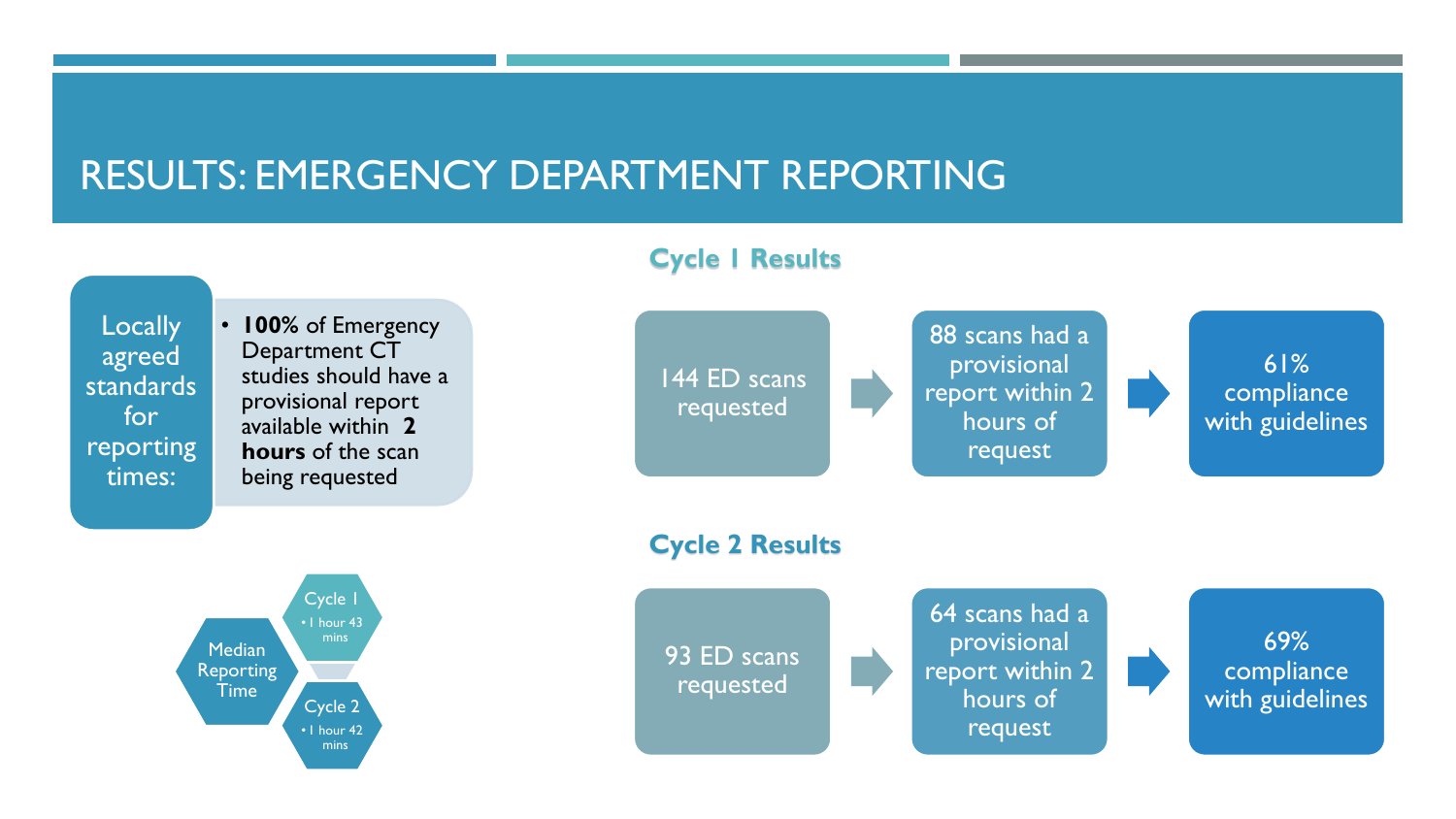# RESULTS: TRAUMA REPORTING

## **Trauma-specific Interventions**



| <b>PRELIMREPO</b><br>Preliminary radiology report banner for Radiology SpRs (Not ST1)<br>ŵ<br>PRIMARYTRA<br>Trauma - CT primary survey To quide initial management only, for<br><b>Trauma - CT primary survey</b><br>To identify significant traumatic injury. You may act on this report.<br>A secondary report will follow which may identify more minor injury or significant incidental findings<br>Intracranial bleed/oedema: {YES/NA/NO:23853}<br>Major spinal injury: {YES/NA/NO:23853}<br>Airway<br>Endotracheal tube placement: {trauma tube placement:36417}<br>Airway obstruction: {YES/NA/NO:23853}<br><b>Breathing</b><br>Pneumothorax: {YES/NA/NO:23853}<br>Contusion: {YES/NA/NO:23853}<br>Laceration: {YES/NA/NO:23853}<br>Chest drain placement: {trauma tube placement:36417}<br>Circulation (bleeding):<br>Thoracic: {YES/NA/NO:23853}<br><b>ED Team</b><br>Abdominal: {YES/NA/NO:23853}<br><b>Medics</b><br>Pelvic: {YES/NA/NO:23853}<br><b>Surgeons</b><br>Soft tissue: {YES/NA/NO:23853}<br>Other <sup>***</sup><br>Comment: ***<br>Conveyed to {conveyed to:36416} 11:51<br>COVID-19<br>C-19 Priority Status Pro<br>Trauma?<br>Infec Infection<br>UCH ED CT[1051<br>Saved<br>Trauma | Abbrey | Expansion |  |
|------------------------------------------------------------------------------------------------------------------------------------------------------------------------------------------------------------------------------------------------------------------------------------------------------------------------------------------------------------------------------------------------------------------------------------------------------------------------------------------------------------------------------------------------------------------------------------------------------------------------------------------------------------------------------------------------------------------------------------------------------------------------------------------------------------------------------------------------------------------------------------------------------------------------------------------------------------------------------------------------------------------------------------------------------------------------------------------------------------------------------------------------------------------------------------------------------------|--------|-----------|--|
|                                                                                                                                                                                                                                                                                                                                                                                                                                                                                                                                                                                                                                                                                                                                                                                                                                                                                                                                                                                                                                                                                                                                                                                                            |        |           |  |
|                                                                                                                                                                                                                                                                                                                                                                                                                                                                                                                                                                                                                                                                                                                                                                                                                                                                                                                                                                                                                                                                                                                                                                                                            |        |           |  |
|                                                                                                                                                                                                                                                                                                                                                                                                                                                                                                                                                                                                                                                                                                                                                                                                                                                                                                                                                                                                                                                                                                                                                                                                            |        |           |  |
|                                                                                                                                                                                                                                                                                                                                                                                                                                                                                                                                                                                                                                                                                                                                                                                                                                                                                                                                                                                                                                                                                                                                                                                                            |        |           |  |
|                                                                                                                                                                                                                                                                                                                                                                                                                                                                                                                                                                                                                                                                                                                                                                                                                                                                                                                                                                                                                                                                                                                                                                                                            |        |           |  |
|                                                                                                                                                                                                                                                                                                                                                                                                                                                                                                                                                                                                                                                                                                                                                                                                                                                                                                                                                                                                                                                                                                                                                                                                            |        |           |  |
|                                                                                                                                                                                                                                                                                                                                                                                                                                                                                                                                                                                                                                                                                                                                                                                                                                                                                                                                                                                                                                                                                                                                                                                                            |        |           |  |
|                                                                                                                                                                                                                                                                                                                                                                                                                                                                                                                                                                                                                                                                                                                                                                                                                                                                                                                                                                                                                                                                                                                                                                                                            |        |           |  |

Cycle 1 Results **Cycle 2 Results** 

- **82** whole body trauma CT s reported in 6 months
- **10/82 (12%)** had a primary survey issued
- Average time to primary survey was **28 min**
- Average time to provisional report was **1 hr 12 min**
- Average time for consultant report was **6 hr 55 min**

# Average time for ED to get a report



Average time for consultant report was **5 hr 57 min**

Average time to provisional report was **1 hr 15 min**

■ 55 whole body trauma CTs reported in 2 months

Average time to primary survey was **23 min**

**40/55 (73%)** had a primary survey issued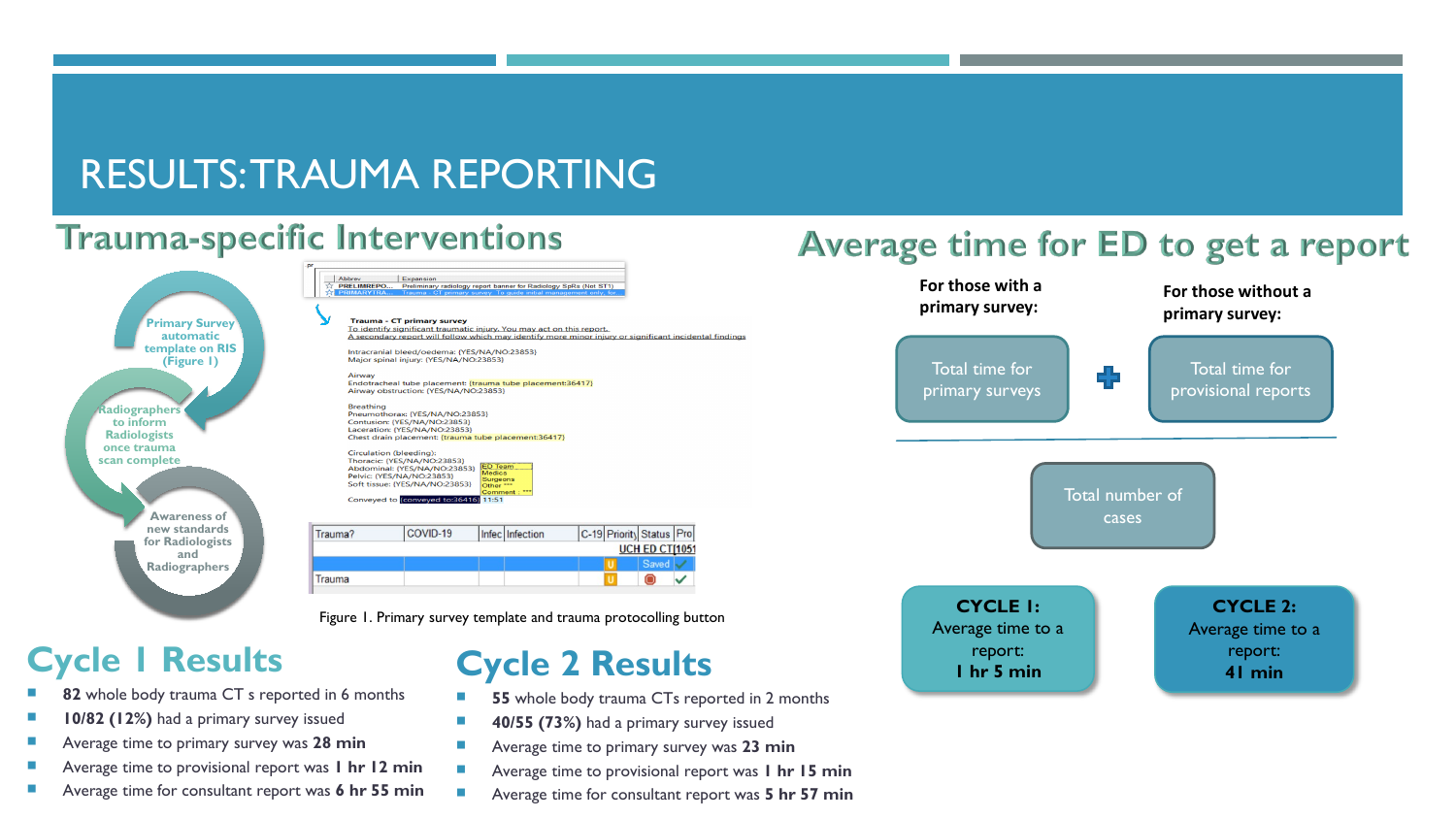## RESULTS: TRAUMA REPORTING

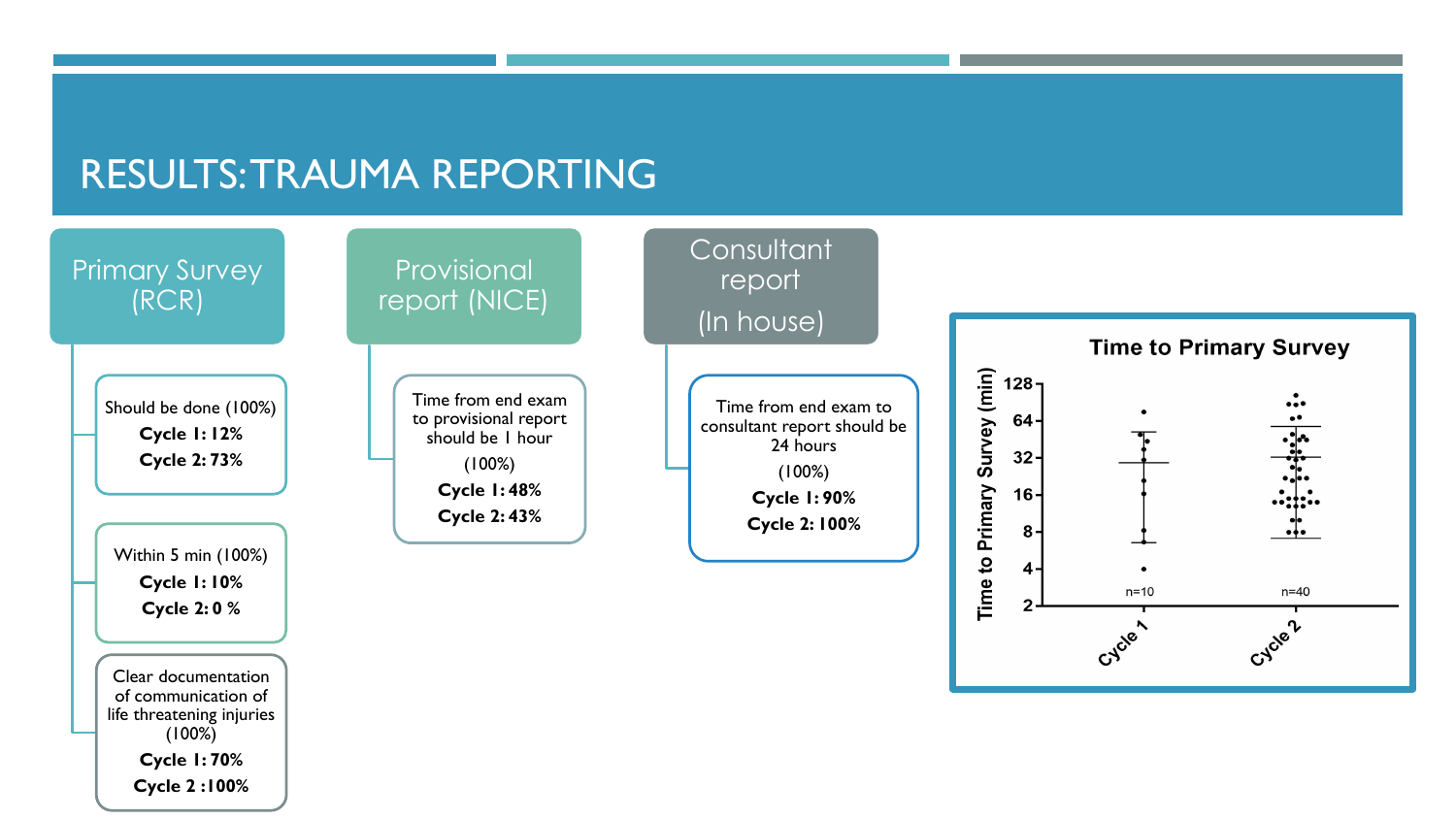# INCIDENTAL FINDINGS IN WHOLE BODY TRAUMA STUDIES

- 149 patients had a whole-body CT over a 6-month time period in cycle 1 of which 79/149 (53%) > 60 years old
- Most common injury was unspecified fall, followed by RTA with unspecified falls and falls from <2 m in height making up to 47% of clinical indications for a whole-body trauma scan and 72% in those over 60 years old
- 9% of people (13/149) had a significant injury, including 6% of those >60 . This included 6 Intracranial haemorrhages, 4 Abdominopelvic injuries (splenic lacerations) and 3

Pneumothoraces/Hydropneumothorax. 5 patients died of their injuries, 4 patients >60, 1 under 60.

- Incidental findings Multiple systems and included e.g. renal and liver cysts, aneurysms, calculi, hernias, meningiomas, intrahepatic duct dilatation, lung nodules, pancreatic mass, thyroid nodules, diverticulosis
	- Total: 77/149 (51%)
	- $>60:56/29(71%)$